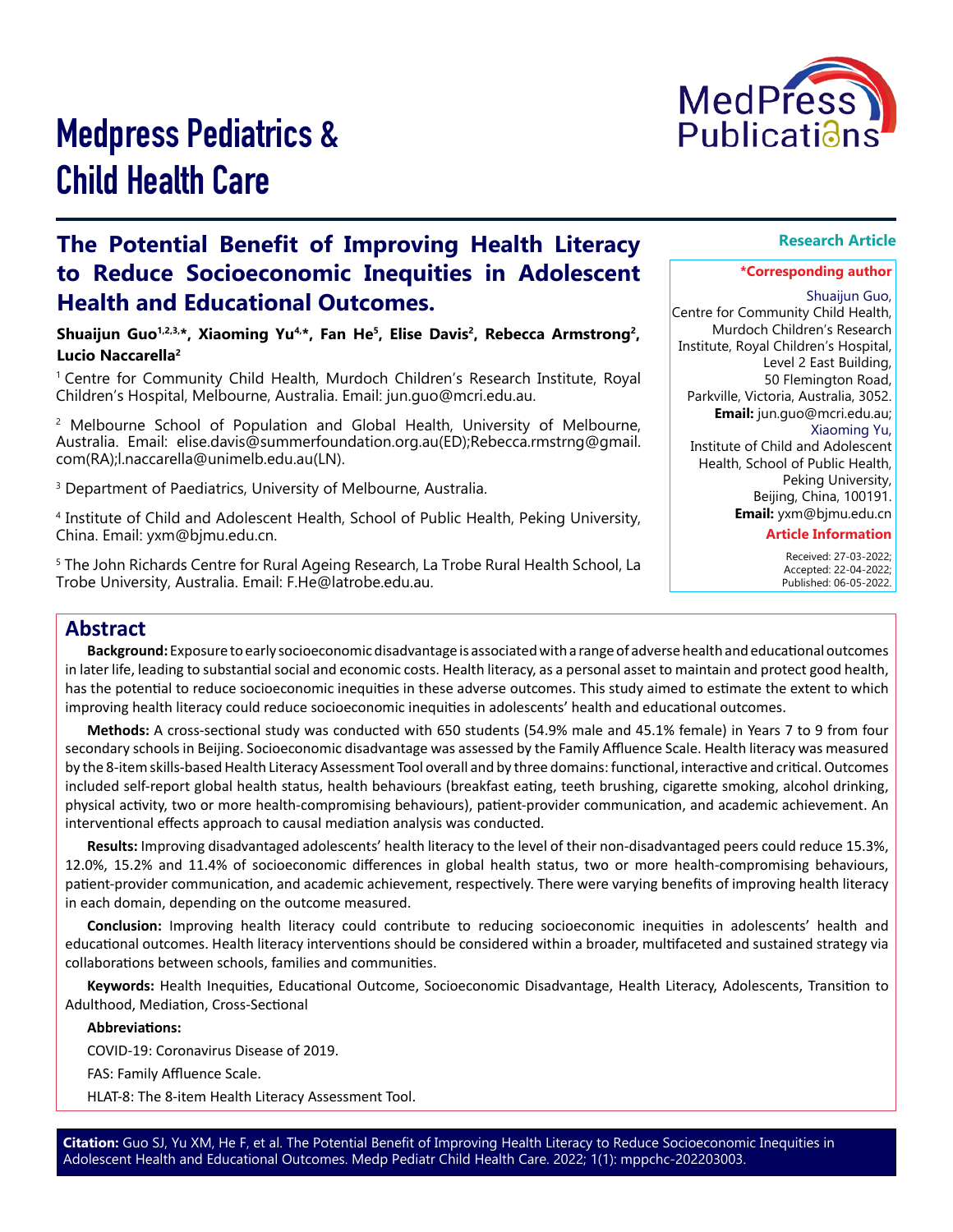#### **Introduction**

Inequities in health and development are unjust and preventable inequalities between different population groups [1]. They often emerge from birth, persist across childhood and adolescence, and continue into adulthood, contributing to unequal rates of poor physical and mental health, low educational attainment and low income in later life [2,3]. Inequities in health and development bring about substantial social and economic costs [1]. Addressing inequities in early life has gained global attention, particularly in the context of the coronavirus disease of 2019 (COVID-19) pandemic, where these inequities have been amplified [4,5]. The World Health Organisation Commission on Social Determinants of Health has called for eliminating inequitable health and developmental outcomes within a generation since 2008 [6].

While there is a strong commitment to ensuring that no one child should be left behind [7], inequities exist in all countries and remain a global public health challenge [3]. The social determinants of health framework suggests that multiple nested factors and contexts shape a child's health and development [7,8]. As one of the most vital influencing factors, early exposure to socioeconomic disadvantage has lasting and adverse consequences on children's physical, mental and educational outcomes [9,10]. For instance, across 79 Organisation for Economic Co-operation and Development countries, the average academic performance of socioeconomically disadvantaged 15-year-olds was three years behind that of their most advantaged peers in 2018 [11]. Developmental trajectories are difficult to shift as children grow [12]. Therefore, closing socioeconomic gaps in early life is crucial to reducing future disease burdens and improving population health.

While adolescents are relatively healthy, they are facing unprecedented health challenges nowadays with a high disease burden arising from mental disorders, injury and violence [13]. Adolescence is a critical developmental life stage of preparing and transitioning to adulthood. During this period, adolescents develop their own self-identities and become more independent about everyday health-related decisions [14]. In the increasingly complex health care environment [15], adolescents are required to equip adequate health skills to maintain good health, that is, health literacy. While there is a wide range of definitions, health literacy is commonly understood as an individual's ability to find, understand, and use health information to promote and maintain good health [16,17]. The importance of health literacy to adolescent health has been well-documented in the literature [18,19]. Adolescents with low health literacy are at higher risk of having poor health status, health-compromising behaviours, underutilization of health services, and low academic performance [18,19,20,21,22]. As a personal asset, health literacy empowers adolescents to take the right health-related actions, resulting in better health and educational outcomes [23].

Health literacy is a multidimensional concept [16]. According to Nutbeam's health promotion outcome model [17], health literacy consists of functional, interactive, and critical domains. The functional domain refers to basic skills in reading and understanding health information. The interactive domain denotes advanced skills that allow individuals to extract health information from various forms of communication. The critical domain represents more advanced skills that can be used to critically evaluate health information and take control over health determinants. While previous research suggested that health literacy was associated with a range of health and developmental outcomes [18,19], most studies focused on the functional domain, neglecting the interactive and critical domains. Suppose theory-driven interventions are to be developed to promote adolescent health and development [24], for instance, based on Nutbeam's three-domain health literacy model [17]. In this case, it is important to obtain insights into the relationship between each domain of health literacy and adolescent health and development, particularly for those from socioeconomically disadvantaged backgrounds. Such evidence will help inform intervention opportunities from more precise perspectives, including whom to target, which domain of health literacy should focus on, and which outcome would have the most considerable benefit.

The social ecological model highlights that adolescent health literacy is not only an individual's capability to protect and maintain health, but also an interactive outcome with the broader environment [24]. Except for socioeconomic disadvantage, empirical studies have shown that other intrapersonal, interpersonal and environmental factors are associated with adolescent health literacy [25,26,27]. Examples of these factors are personal self-efficacy, peer relationships, social support, school environment, and community environment, which also influence adolescents' physical, mental and educational outcomes. For instance, findings from recent systematic reviews suggest that school climate and psychosocial factors such as self-esteem and peer relationships have the potential to mitigate the negative impact of socioeconomic disadvantage on educational outcomes among adolescents [28,29]. Currently, there is increasing policy and practice attention on health literacy as an intervention target to reduce health and developmental inequities. The World Health Organization's Shanghai Declaration on Promoting Health in the 2030 Agenda for Sustainable Development recognises health literacy as a critical driver of achieving an equitable world [30]. One potential pathway by which socioeconomic disadvantage leads to poor health and educational outcomes in adolescents is through low health literacy [31]. Adolescents from socioeconomically disadvantaged families are more likely to have low health literacy due to low basic reading skills, institutional bias, and limited opportunities for education and health services [32,33]. As shown in a recent literature review [34], health literacy was suggested to mediate the relationship between socioeconomic status and a range of health outcomes (e.g., health status, health behaviours, use of preventive services) based on 16 included studies. However, due to the heterogeneity of measurement tools and a limited number of studies focusing on adolescents in the 16 included studies, it remains unclear about the extent to which adolescent health literacy explains socioeconomic inequities in these outcomes. Moreover, most included studies focused on functional health literacy, rather than interactive and critical health literacy [17].

### **Current Study:**

To further inform policy frameworks and program implementation, we aimed to investigate the extent to which improving health literacy amongst disadvantaged adolescents could potentially reduce socioeconomic inequities in health and educational outcomes. Based on previous theoretical and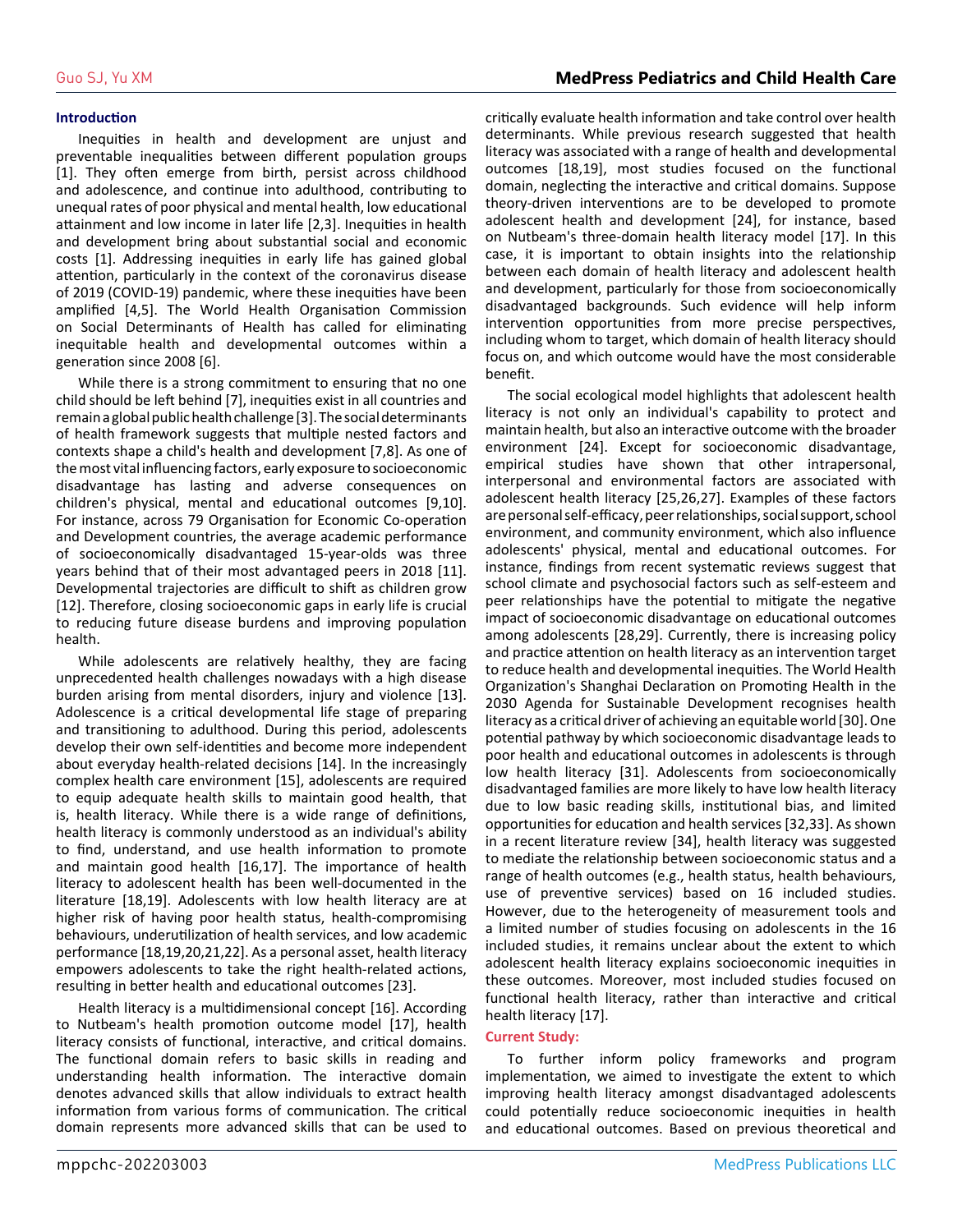empirical research studies [31,34], we hypothesized that health literacy would mediate the relationship between socioeconomic disadvantage and a range of health and educational outcomes among adolescents (Hypothesis 1). Given that the concept of health literacy has its specific nature in each domain (i.e., functional, interactive, and critical), we also hypothesized that different health literacy domains would play varying mediation roles in the relationship between socioeconomic disadvantage and developmental outcomes (Hypothesis 2).

#### **Materials and Methods**

#### **Participants and settings:**

A cross-sectional study was designed to recruit adolescents from four secondary schools in Beijing, China, using convenience and clustering sampling. In brief, a three-stage cluster sample design was used based on the Chinese Youth Risk Behaviour Survey in Beijing [35,36]. First, two districts were selected according to their socioeconomic levels, one representing high and the other representing low. Second, two schools in each district were selected based on previous research partnerships and appropriate survey timing (class time, class break time or lunchtime). Third, two intact classes (ranging from 20 to 35 students) from each year level (Year 7, 8 or 9) at each chosen school were invited to participate in the survey. Passive, optout consent was obtained from both parents and students. Data collection was undertaken in November 2015.

#### **Measures:**

Our conceptual model (Fig 1) shows the hypothesized pathway from socioeconomic disadvantage to adolescent health and educational outcomes, informed by current knowledge (see Appendix 1 for full details in [Supplementary File\)](https://medpresspublications.com/articles/mppchc/mppchc-202203003-Supplementary-file.pdf). This model was used to guide the selection of measure and inform the analytic approach.



#### **Exposure:**

Socioeconomic disadvantage was assessed by the Chinese version of the Family Affluence Scale (FAS II) [37], which is an objective measure of family wealth and has been used in the global health behaviour in school-aged children survey [38]. The FAS II scale is composed of four items that ask adolescents about things they are likely to know about in their family (e.g., "Does your family own a car/van/truck?" 0=No, 1=Yes, one, 2=Yes, two or more). This scale has shown satisfactory reliability and validity in Beijing adolescents [37]. A composite FAS score (0-7) was summed and categorized into two groups based on the established cut-off [37]: adolescents from disadvantaged (score=0-3) families and those from non-disadvantaged (score=4-7) families.

#### **Mediator:**

Health literacy was assessed using the Chinese version of the 8-item Health Literacy Assessment Tool (HLAT-8) [16]. Students self-reported their abilities to access, understand, evaluate, and communicate health information in everyday life (e.g., "When I have questions on diseases or health problems (e.g. headache, back pain, sport injury), I know where I can find information on these issues." 1=Strongly disagree, 4=Strongly agree). The HLAT-8 consists of eight items within three domains: functional (four items, score range 1-18), interactive (two items, score range 1-10), and critical (two items, score range 1-9). The total score range is 1-37, with higher scores indicating higher levels of health literacy. The HLAT-8 has strong construct validity and reliability (Cronbach's  $\alpha$  = 0.79) in our sample [16]. Due to the lack of standardized cut-off values, we dichotomized health literacy overall and by each domain using the bottom 25th percentile for interpretation. Students who scored below the bottom quartile were categorized as having low health literacy. We also considered using the bottom tertile as another cut-off to define low health literacy in Appendix 2 in [Supplementary File](https://medpresspublications.com/articles/mppchc/mppchc-202203003-Supplementary-file.pdf).

#### **Outcomes:**

Global health status was assessed using a widely-used general self-report health question ('In general, would you say your health is?' 1=poor, 5=excellent) [39]. This single question has demonstrated strong predictive validity with objective indicators of health and mortality [40]. We recoded health status into a binary response ("poor/fair" versus "good/very good/excellent").

Health behaviours were measured by five items derived from the global school-based student health survey [41]. They included: the frequency of breakfast eating ("During the past 7 days, how often did you have breakfast?"; 1=0 days; 8=7 days), teeth brushing ("How often do you brush your teeth?"; 1=never; 5=more than once a day), cigarette smoking ("On how many occasions have you smoked cigarettes in the last 30 days?"; 1=never; 7=40 times or more), alcohol drinking ("On how many occasions have you drunk alcohol in the last 30 days?"; 1=never; 7=40 times or more) and physical activity ("During the past 7 days, on how many days were you physically active for a total of at least 60 minutes per day?"; 1=0 days; 8=7 days). For interpretation, we recoded each item to a binary response: regular breakfast eating (yes=breakfast eating 7 days/week versus no=breakfast eating ≤ 6 days/week) [42]; teeth brushing (at least twice a day versus less than twice a day) [43]; cigarette smoking (no smoking versus ever smoking) [41]; alcohol drinking (no drinking versus ever drinking)  $[41]$ ; and physical activity (physically active  $\leq 4$  days/week versus physically inactive  $\geq$  5 days/week) [44]. In order to investigate the impact of health literacy on the overall health behaviour, we also created a composite measure of health behaviours if students had two or more aforementioned health-compromising behaviours (yes versus no).

Health service use was assessed using a single item that asked students' frequency of patient-provider communication over the last 12 months ('how many times have you raised a question during your doctor's appointment in the last 12 months?'; 1=0 times, 2=1-2 times, 3=3-5 times, 4=6 times or more). This single question was selected from the Health Literacy Survey-Asia Questionnaire [45]. Patient-provider communication was coded as "yes (at least one time)" if students had raised a question during the doctor's appointment.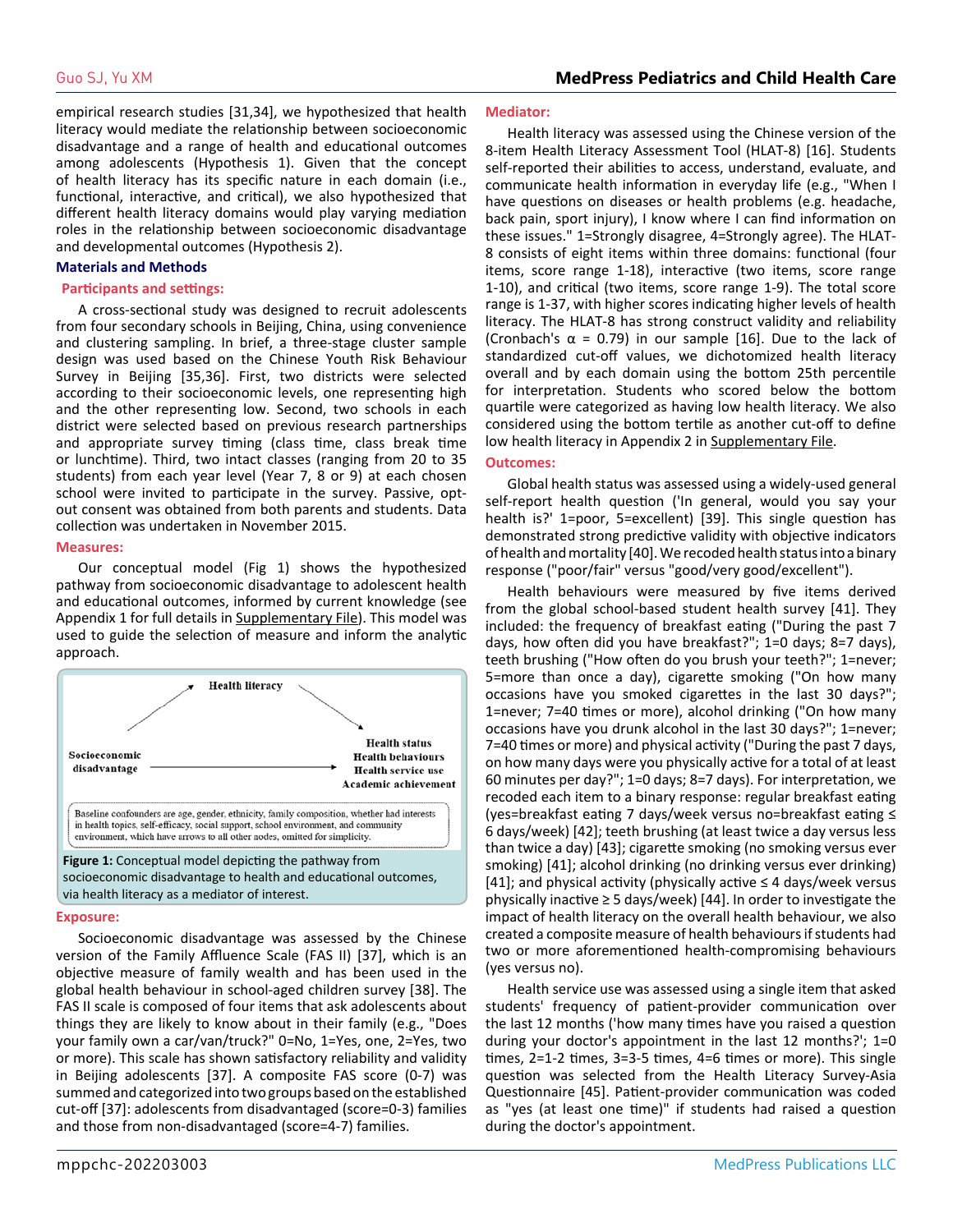Academic achievement was self-reported by students using a single item that asked them "think of your marks at school, if putting them all together, where were your marks like last year?" This single item was derived from the Chinese Youth Risk Behaviour Surveillance survey [46]. Students answered this item on a 5-point scale (1=very poor, 2=poor, 3=average, 4=good, 5=very good). A binary response was created for those scored below average versus those scored average and above.

#### **Covariates:**

Based on substantive knowledge, we posited nine covariates (see Appendix 1 for rationale in [Supplementary File](https://medpresspublications.com/articles/mppchc/mppchc-202203003-Supplementary-file.pdf)): students' age (continuous), gender (female/male), ethnicity (Han/ethnic minority) family composition (two parents/lone parent), whether had interests in health topics (not interested/not sure/interested), personal self-efficacy measured by the General Self-Efficacy Scale (continuous, with higher scores indicating higher levels of self-efficacy), social support measured by the Multidimensional Scale of Perceived Social and Support (continuous, with higher scores indicating higher levels of social support), perceptions of school environment measured by the School Environment Scale (continuous, with higher scores indicating more positive school environment), and perceptions of community environment measured by the Community Environment Scale (continuous, with higher scores indicating more supportive community environment).

#### **Statistical Analysis:**

Participant descriptive characteristics were summarized overall and by socioeconomic disadvantage. Correlation analysis was conducted to examine the relationships between socioeconomic disadvantage, health literacy and each outcome. To provide a preliminary examination of the strength of the pathways depicted in Fig 1, we also used a series of logistic regression analyses to examine the associations between socioeconomic disadvantage, health literacy, and each outcome. We obtained unadjusted estimates and those adjusting for covariates.

Next, we conducted an interventional effects approach [47] to causal mediation analysis as outlined by Moreno-Betancur et al. [48] to estimate the potential for interventions on health literacy to reduce socioeconomic disparities in each outcome (see Appendix 3 for technical details in [Supplementary File](https://medpresspublications.com/articles/mppchc/mppchc-202203003-Supplementary-file.pdf)). Interventional effects approaches have been increasingly used in the health disparities literature [49,50]. This approach to mediation analysis decomposes the total association between socioeconomic disadvantage and each outcome into direct (i.e. effect of socioeconomic disadvantage on each outcome not via low health literacy) and indirect (i.e., effect of socioeconomic disadvantage on each outcome via low health literacy) effects [51]. The estimate of the proportion mediated quantifies the extent to which socioeconomic disparities in each outcome would be eliminated by a hypothetical intervention that would make the level of health literacy of disadvantaged students more like that of non-disadvantaged peers. This approach was developed for contexts like the present one where data on actual, welldefined interventions already rolled out in the community are not available. We examined the reduction in socioeconomic disparities in four intervention scenarios (i.e., overall health literacy and by each domain: functional, interactive and critical). This allows us to compare the impact of hypothetical interventions across three domains of health literacy. All analyses were conducted using Stata 17.0 [52].

The proportion of students with complete data was 94.5% in our sample. The percentage of missing data ranged from 0.2% to 4.0% across all study variables. Due to a small percentage of missing data, we used the complete case dataset for all analyses.

#### **Results**

#### **Sample Characteristics:**

In total, 661 students were invited to participate, with 11 students declined, resulting in a response rate of 98.3% (650/661). Participant characteristics are summarized in Table 1. The mean age of participants was 13.42 ± 1.01 (range: 11-17 years). Around one-fourth (27.7%) of students were from socioeconomically disadvantaged families. Table 1 shows that a larger proportion of disadvantaged students had low health literacy than their nondisadvantaged peers (overall: 34.4% versus 22.6%; functional: 37.2% versus 28.4%, interactive: 38.9% versus 28.1%; critical: 56.1% versus 43.3%). At least one-third of students had poor health and educational outcomes: poor or fair health status (34.5%), two or more health-compromising behaviours (53.9%), no patient-provider communication (53.2%), and below average academic achievement (32.1%).

**Table-1:** Sample characteristics (N=650).

| Participants'                | Frequency (%) / | Socioeconomic disadvantage |                      |  |  |  |
|------------------------------|-----------------|----------------------------|----------------------|--|--|--|
| characteristics              | Mean(SD)        | Non-<br>disadvantaged      | <b>Disadvantaged</b> |  |  |  |
|                              | <b>Exposure</b> |                            |                      |  |  |  |
| Socioeconomic disadvantage   |                 |                            |                      |  |  |  |
| Non-disadvantaged            | 470 (72.3)      |                            |                      |  |  |  |
| Disadvantaged                | 180 (27.7)      |                            |                      |  |  |  |
|                              | <b>Mediator</b> |                            |                      |  |  |  |
| Overall health literacy      |                 |                            |                      |  |  |  |
| High                         | 481 (74.1)      | 363 (77.4)                 | 118 (65.6)           |  |  |  |
| Low                          | 168 (25.9)      | 106 (22.6)                 | 62 (34.4)            |  |  |  |
| Functional health literacy   |                 |                            |                      |  |  |  |
| High                         | 449 (69.2)      | 336 (71.6)                 | 113 (62.8)           |  |  |  |
| Low                          | 200 (30.8)      | 133 (28.4)                 | 67 (37.2)            |  |  |  |
| Interactive health literacy  |                 |                            |                      |  |  |  |
| High                         | 447 (68.9)      | 337 (71.9)                 | 110 (61.1)           |  |  |  |
| Low                          | 202 (31.1)      | 132 (28.1)                 | 70 (38.9)            |  |  |  |
| Critical health literacy     |                 |                            |                      |  |  |  |
| High                         | 345 (53.2)      | 266 (56.7)                 |                      |  |  |  |
| Low                          | 304 (46.8)      | 203 (43.3)                 | 101 (56.1)           |  |  |  |
|                              | Outcome         |                            |                      |  |  |  |
| <b>Global health status</b>  |                 |                            |                      |  |  |  |
| Good/very good/<br>excellent | 426 (65.5)      | 321 (68.3)                 | 105 (58.3)           |  |  |  |
| Poor/fair                    | 224 (34.5)      | 149 (31.7)                 | 75 (41.7)            |  |  |  |
| Regular breakfast eating     |                 |                            |                      |  |  |  |
| Yes                          | 327 (50.5)      | 239 (51.1)                 | 88 (48.9)            |  |  |  |
| No                           | 321 (49.5)      | 229 (48.9)                 | 92 (51.1)            |  |  |  |
| Teeth brushing               |                 |                            |                      |  |  |  |
| At least twice a day         | 302 (46.5)      | 242 (51.6)                 | 60 (33.3)            |  |  |  |
| Less than twice a day        | 347 (53.5)      | 227 (48.4)                 | 120 (66.7)           |  |  |  |
| Cigarette smoking            |                 |                            |                      |  |  |  |
| No smoking                   | 630 (97.2)      | 458 (97.7)                 | 172 (96.1)           |  |  |  |
| Ever smoking                 | 18 (2.8)        | 11 (2.3)                   | 7(3.9)               |  |  |  |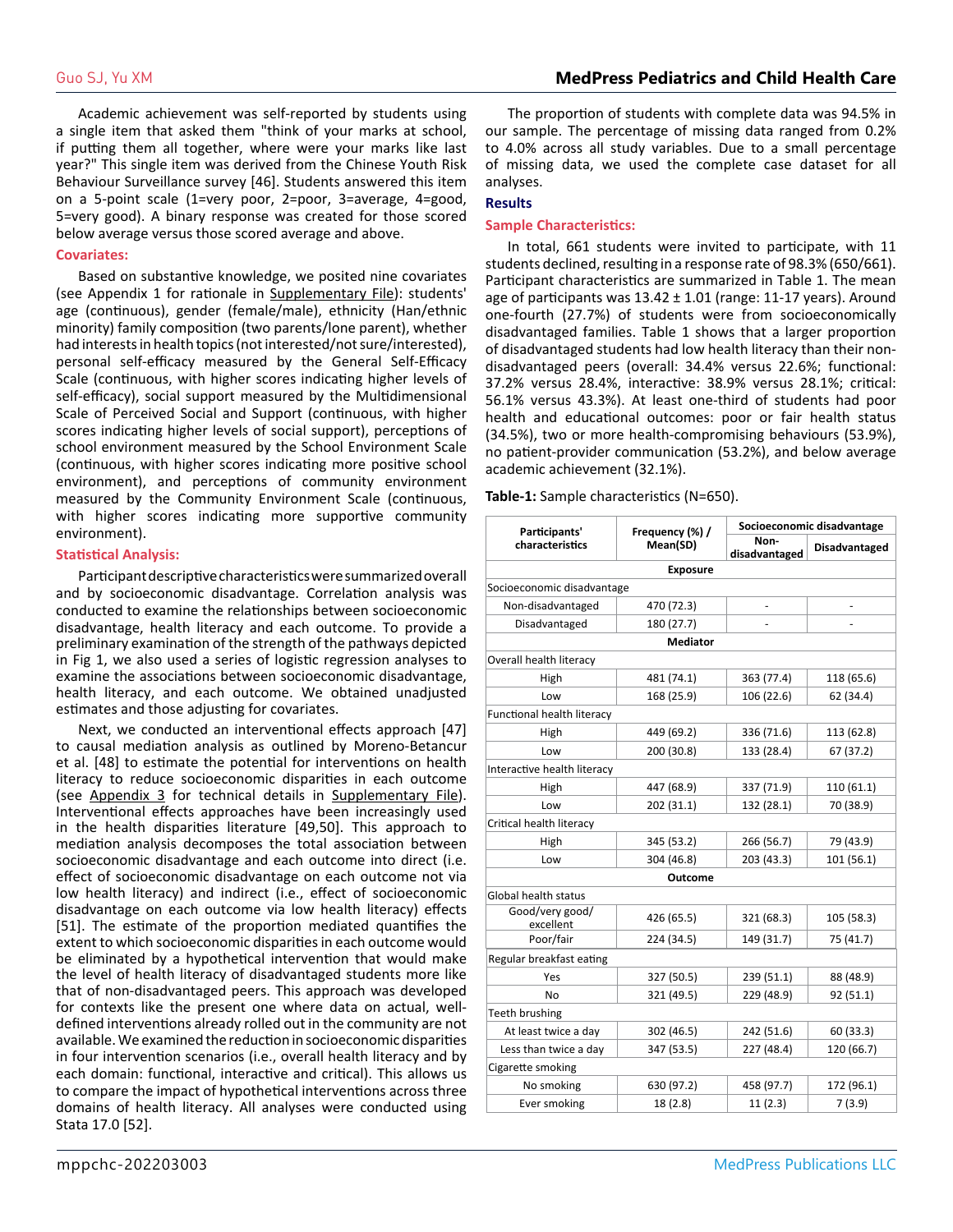# Guo SJ, Yu XM **MedPress Pediatrics and Child Health Care**

| Alcohol drinking                           |               |               |               |  |  |  |  |  |
|--------------------------------------------|---------------|---------------|---------------|--|--|--|--|--|
| No drinking                                | 552 (85.1)    | 401 (85.5)    | 151 (83.9)    |  |  |  |  |  |
| Ever drinking                              | 97 (14.9)     | 68 (14.5)     | 29 (16.1)     |  |  |  |  |  |
| Physical activity                          |               |               |               |  |  |  |  |  |
| Physically active                          | 369 (57.0)    | 278 (59.4)    | 91 (50.8)     |  |  |  |  |  |
| Physically inactive                        | 278 (43.0)    | 190 (40.6)    | 88 (49.2)     |  |  |  |  |  |
| Two or more health-compromising behaviours |               |               |               |  |  |  |  |  |
| No                                         | 299 (46.1)    | 231 (49.3)    | 68 (37.8)     |  |  |  |  |  |
| Yes                                        | 350 (53.9)    | 238 (50.7)    | 112 (62.2)    |  |  |  |  |  |
| Patient-provider communication             |               |               |               |  |  |  |  |  |
| Yes                                        | 292 (46.8)    | 228 (50.4)    | 64 (37.2)     |  |  |  |  |  |
| No                                         | 332 (53.2)    | 224 (49.6)    | 108 (62.8)    |  |  |  |  |  |
| Academic achievement                       |               |               |               |  |  |  |  |  |
| Average and above                          | 440 (67.9)    | 335 (71.6)    | 105 (58.3)    |  |  |  |  |  |
| Below average                              | 208 (32.1)    | 133 (28.4)    | 75 (41.7)     |  |  |  |  |  |
|                                            | Confounder    |               |               |  |  |  |  |  |
| Child age                                  | 13.42 (1.01)  | 13.39 (0.99)  | 13.48 (1.08)  |  |  |  |  |  |
| Gender                                     |               |               |               |  |  |  |  |  |
| Male                                       | 357 (54.9)    | 258 (54.9)    | 99 (55.0)     |  |  |  |  |  |
| Female                                     | 293 (45.1)    | 212 (45.1)    | 81 (45.0)     |  |  |  |  |  |
| Ethnicity                                  |               |               |               |  |  |  |  |  |
| Han                                        | 617 (94.9)    | 446 (94.9)    | 171 (95.0)    |  |  |  |  |  |
| Ethnic minority                            | 33(5.1)       | 24(5.1)       | 9(5.0)        |  |  |  |  |  |
| Lone parent                                |               |               |               |  |  |  |  |  |
| No                                         | 572 (88.1)    | 416 (88.7)    | 156 (86.7)    |  |  |  |  |  |
| Yes                                        | 77 (11.9)     | 53 (11.3)     | 24 (13.3)     |  |  |  |  |  |
| Interested in health topics                |               |               |               |  |  |  |  |  |
| Not interested                             | 88 (13.5)     | 58 (12.3)     | 30(16.7)      |  |  |  |  |  |
| Not sure                                   | 85 (13.1)     | 56 (11.9)     | 29 (16.1)     |  |  |  |  |  |
| Interested                                 | 477 (73.4)    | 356 (75.7)    | 121 (67.2)    |  |  |  |  |  |
| Self-efficacy                              | 26.85 (6.37)  | 27.49 (6.30)  | 25.18 (6.26)  |  |  |  |  |  |
| Social support                             | 62.79 (15.26) | 64.60 (14.63) | 58.05 (15.88) |  |  |  |  |  |
| School environment                         | 30.48 (5.59)  | 30.92 (5.49)  | 29.36 (5.71)  |  |  |  |  |  |
| Community environment                      | 25.89 (6.09)  | 26.57 (6.11)  | 24.12 (5.68)  |  |  |  |  |  |
| SD: standard deviation                     |               |               |               |  |  |  |  |  |

#### **Associations between socioeconomic disadvantage, health literacy, and each outcome:**

Correlation analysis showed socioeconomic disadvantage, health literacy and each outcome were correlated with each other (Appendix 4 in [Supplementary File](https://medpresspublications.com/articles/mppchc/mppchc-202203003-Supplementary-file.pdf)). Preliminary analyses confirmed the association between socioeconomic disadvantage, health literacy and most outcomes (Table 2). The odds of having poor or fair health status (odds ratio [OR]=1.54; 95% CI=1.08, 2.19), two or more health-compromising behaviours (OR=1.60; 95%CI=1.12, 2.27), no patient-provider communication (OR=1.72; 95%CI=1.20, 2.46) and below average academic achievement (OR=1.80; 95%CI=1.26, 2.57) were elevated 1.5 to 1.8 times among children from socioeconomically disadvantaged families in the unadjusted model, compared with their non-disadvantaged peers. When adjusting for all covariates, we found that the magnitude of effect sizes was smaller but still in the expected direction, except for breakfast eating and alcohol drinking. The odds of experiencing poor health and educational outcomes (except for cigarette smoking and alcohol drinking) were elevated to 1.07 to 1.90 times among children with low health literacy compared with those with high health literacy, after adjusting for socioeconomic disadvantage and all covariates. Children from

socioeconomically disadvantaged families had 36% higher odds of having low health literacy compared with their non-disadvantaged peers, after adjusting for all covariates. Despite small effect sizes observed, most of our preliminary results support next-step causal mediation analysis, except for the outcome of breakfast eating, cigarette smoking and alcohol drinking.

**Table-2:** Regression results showing the associations between socioeconomic disadvantage, overall health literacy, and each outcome.

| outcome.                                                                                                  | Model 1:<br>Unadjusted |         | Model 2: Adjusted for<br>covariates                           |         | Model 3: Adjusted<br>for covariates and<br>socioeconomic<br>disadvantage |         |  |  |  |  |
|-----------------------------------------------------------------------------------------------------------|------------------------|---------|---------------------------------------------------------------|---------|--------------------------------------------------------------------------|---------|--|--|--|--|
|                                                                                                           | OR<br>(95% CI)         | p-value | OR<br>(95% CI)                                                | p-value | ΟR<br>(95% CI)                                                           | p-value |  |  |  |  |
|                                                                                                           |                        |         | Association with poor or fair health status                   |         |                                                                          |         |  |  |  |  |
| Socioeconomic<br>disadvantage                                                                             | 1.54<br>(1.08, 2.19)   | 0.017   | 1.25<br>(0.86, 1.83)                                          | 0.247   | 1.23<br>(0.84, 1.81)                                                     | 0.281   |  |  |  |  |
| Low health<br>literacy                                                                                    | 2.01<br>(1.40, 2.88)   | < 0.001 | 1.33<br>(0.89, 1.99)                                          | 0.158   | 1.32<br>(0.88, 1.97)                                                     | 0.178   |  |  |  |  |
| Association with no regular breakfast eating                                                              |                        |         |                                                               |         |                                                                          |         |  |  |  |  |
|                                                                                                           | 1.09                   |         | 0.83                                                          |         | 0.83                                                                     |         |  |  |  |  |
| Socioeconomic<br>disadvantage                                                                             | (0.77, 1.54)           | 0.619   | (0.57, 1.21)                                                  | 0.335   | (0.57, 1.20)                                                             | 0.327   |  |  |  |  |
| Low health<br>literacy                                                                                    | 1.42                   | 0.054   | 1.06                                                          | 0.785   | 1.07                                                                     | 0.745   |  |  |  |  |
|                                                                                                           | (0.99, 2.02)           |         | (0.71, 1.57)<br>Association with less frequent teeth brushing |         | (0.72, 1.59)                                                             |         |  |  |  |  |
|                                                                                                           | 2.13                   |         | 1.79                                                          |         | 1.77                                                                     |         |  |  |  |  |
| Socioeconomic<br>disadvantage                                                                             | (1.49, 3.05)           | < 0.001 | (1.21, 2.64)                                                  | 0.003   | (1.20, 2.61)                                                             | 0.004   |  |  |  |  |
| Low health                                                                                                | 1.82                   |         | 1.32                                                          |         | 1.28                                                                     |         |  |  |  |  |
| literacy                                                                                                  | (1.27, 2.62)           | 0.001   | (0.88, 1.98)                                                  | 0.184   | (0.85, 1.93)                                                             | 0.241   |  |  |  |  |
| Association with cigarette smoking                                                                        |                        |         |                                                               |         |                                                                          |         |  |  |  |  |
| Socioeconomic                                                                                             | 1.69                   | 0.283   | 1.28                                                          | 0.661   | 1.33                                                                     | 0.613   |  |  |  |  |
| disadvantage                                                                                              | (0.65, 4.44)           |         | (0.42, 3.86)                                                  |         | (0.44, 4.05)                                                             |         |  |  |  |  |
| Low health<br>literacy                                                                                    | 1.11                   | 0.844   | 0.46                                                          | 0.214   | 0.45                                                                     | 0.206   |  |  |  |  |
|                                                                                                           | (0.39, 3.16)           |         | (0.13, 1.58)                                                  |         | (0.13, 1.55)                                                             |         |  |  |  |  |
|                                                                                                           |                        |         | Association with alcohol drinking                             |         |                                                                          |         |  |  |  |  |
| Socioeconomic                                                                                             | 1.13                   | 0.606   | 0.88                                                          | 0.619   | 0.89                                                                     | 0.662   |  |  |  |  |
| disadvantage<br>Low health                                                                                | (0.71, 1.82)<br>1.19   |         | (0.53, 1.47)<br>0.79                                          |         | (0.53, 1.49)<br>0.79                                                     |         |  |  |  |  |
| literacy                                                                                                  | (0.74, 1.93)           | 0.468   | (0.46, 1.34)                                                  | 0.377   | (0.46, 1.35)                                                             | 0.395   |  |  |  |  |
|                                                                                                           |                        |         | Association with physically inactivity                        |         |                                                                          |         |  |  |  |  |
| Socioeconomic                                                                                             | 1.41                   |         | 1.28                                                          |         | 1.26                                                                     |         |  |  |  |  |
| disadvantage                                                                                              | (1.00, 2.00)           | 0.049   | (0.88, 1.86)                                                  | 0.204   | (0.86, 1.83)                                                             | 0.238   |  |  |  |  |
| Low health                                                                                                | 1.82                   | 0.001   | 1.40                                                          | 0.097   | 1.38                                                                     | 0.111   |  |  |  |  |
| literacy                                                                                                  | (1.27, 2.59)           |         | (0.94, 2.09)                                                  |         |                                                                          |         |  |  |  |  |
|                                                                                                           |                        |         | Association with two or more health-compromising behaviours   |         |                                                                          |         |  |  |  |  |
| Socioeconomic                                                                                             | 1.60                   | 0.009   | 1.23                                                          | 0.299   | 1.21                                                                     | 0.321   |  |  |  |  |
| disadvantage                                                                                              | (1.12, 2.27)<br>1.97   |         | (0.84, 1.80)<br>1.22                                          |         | (0.83, 1.78)<br>1.21                                                     |         |  |  |  |  |
| Low health<br>literacy                                                                                    | (1.37, 2.84)           | < 0.001 | (0.81, 1.84)                                                  | 0.342   | (0.80, 1.82)                                                             | 0.368   |  |  |  |  |
|                                                                                                           |                        |         | Association with no patient-provider communication            |         |                                                                          |         |  |  |  |  |
|                                                                                                           | 1.72                   |         | 1.59                                                          |         | 1.54                                                                     |         |  |  |  |  |
| Socioeconomic<br>disadvantage                                                                             | (1.20, 2.46)           | 0.003   | (1.09, 2.33)                                                  | 0.016   | (1.05, 2.26)                                                             | 0.026   |  |  |  |  |
| Low health                                                                                                | 2.26                   |         | 1.95                                                          |         | 1.90                                                                     |         |  |  |  |  |
| literacy                                                                                                  | (1.55, 3.29)           | < 0.001 | (1.29, 2.94)                                                  | 0.001   | (1.26, 2.87)                                                             | 0.002   |  |  |  |  |
|                                                                                                           |                        |         | Association with below average academic achievement           |         |                                                                          |         |  |  |  |  |
| Socioeconomic                                                                                             | 1.80                   |         | 1.42                                                          |         | 1.39                                                                     |         |  |  |  |  |
| disadvantage                                                                                              | (1.26, 2.57)           | 0.001   | (0.97, 2.09)                                                  | 0.074   | (0.95, 2.05)                                                             | 0.093   |  |  |  |  |
| Low health                                                                                                | 1.98                   | < 0.001 | 1.46                                                          | 0.066   | 1.43                                                                     | 0.083   |  |  |  |  |
| literacy                                                                                                  | (1.37, 2.85)           |         | (0.97, 2.19)                                                  |         | (0.95, 2.15)                                                             |         |  |  |  |  |
| Socioeconomic                                                                                             | 1.80                   |         | Association with low health literacy<br>1.36                  |         |                                                                          |         |  |  |  |  |
| disadvantage                                                                                              | (1.24, 2.62)           | 0.002   | (0.89, 2.08)                                                  | 0.149   |                                                                          |         |  |  |  |  |
| CI: Confidence Interval; OR: Odds Ratio. Covariates include students' age, gender,                        |                        |         |                                                               |         |                                                                          |         |  |  |  |  |
| ethnicity, family composition, whether had interests in health topics, personal self-                     |                        |         |                                                               |         |                                                                          |         |  |  |  |  |
| efficacy, social support, perceptions of school environment, and perceptions of<br>community environment. |                        |         |                                                               |         |                                                                          |         |  |  |  |  |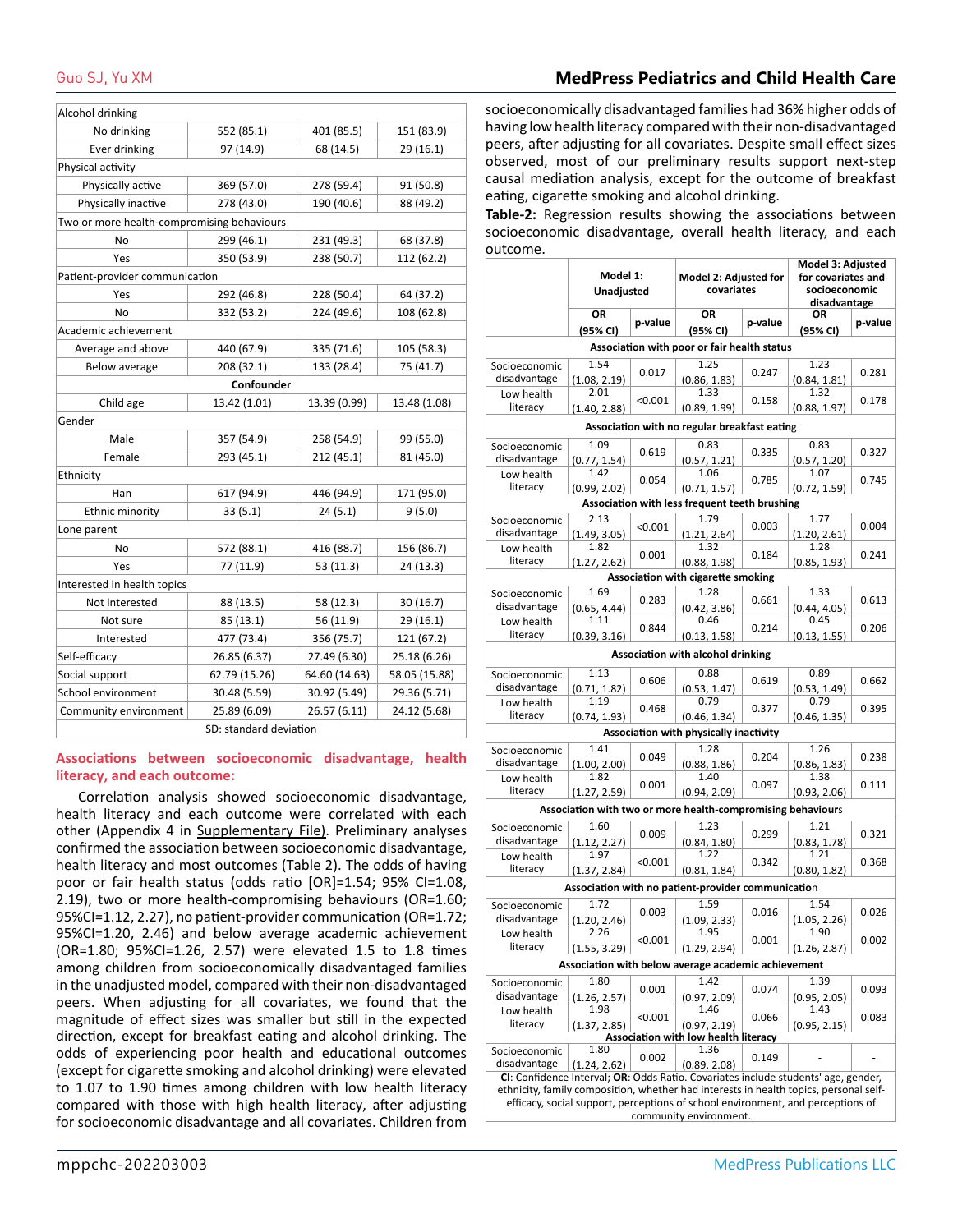**The extent to which improving health literacy reduces socioeconomic inequities in adolescent health and educational outcomes:**

Results from the interventional effects approach show that (Table 3) low health literacy explained 11.4%~15.3% of the effect of socioeconomic disadvantage on poor health and developmental outcomes. That means, if we could offer effective interventions to improve the levels of high health literacy among disadvantaged adolescents to be the same as their nondisadvantaged peers, we could potentially reduce 15.3%, 12.0%, 15.2% and 11.4% of socioeconomic differences in poor outcomes for global health status, two or more health-compromising behaviours, patient-provider communication and academic achievement, respectively. The potential reduction appears to be more prominent within the domain of critical health literacy (17.0%) for the outcome of global health status. In terms of two or more health-compromising behaviours, improving interactive health literacy seems to have the largest benefit (13.5%). Intervening on functional health literacy would have the largest effect on patient-provider communication (10.1%) and academic achievement (13.3%).

Our sensitivity analyses showed similar results when using the bottom tertile as cut-offs to define low health literacy (see Appendix 5 for details in [Supplementary File\)](https://medpresspublications.com/articles/mppchc/mppchc-202203003-Supplementary-file.pdf). Improving disadvantaged adolescents' health literacy to the level of their

**Table-3:** Results of evaluation of mediator interventions to reduce socioeconomic disparities using the interventional effects approach.

|                           | <b>Global health</b><br>status |         |                 |         | <b>Teeth brushing Physical activity</b> |                                | Two or more<br>health-<br>compromising<br>behaviours |         | Patient-provider<br>communication |         | Academic<br>achievement |         |
|---------------------------|--------------------------------|---------|-----------------|---------|-----------------------------------------|--------------------------------|------------------------------------------------------|---------|-----------------------------------|---------|-------------------------|---------|
|                           | OR                             | p-value | OR<br>(95%      | p-value | OR<br>(95%                              | p-value                        | ΟR                                                   | p-value | OR                                | p-value | OR<br>(95%              | p-value |
|                           | (95% CI)                       |         | CI)             |         | CI)                                     |                                | (95% CI)                                             |         | (95% CI)                          |         | CI)                     |         |
|                           |                                |         |                 |         |                                         | <b>Overall health literacy</b> |                                                      |         |                                   |         |                         |         |
| Total                     | 1.27<br>(0.87,                 | 0.218   | 1.80<br>(1.18,  | 0.006   | 1.31<br>(0.88,                          | 0.182                          | 1.24<br>(0.79,                                       | 0.343   | 1.67<br>(1.21,                    | 0.002   | 1.46<br>(0.91,          | 0.016   |
| effect                    | 1.88                           |         | 2.74            |         | 1.94)                                   |                                | 1.94)                                                |         | 2.301                             |         | 2.33                    |         |
|                           | 1.04                           |         | 1.04            |         | 1.04                                    |                                | 1.03                                                 |         | 1.08                              |         | 1.04                    |         |
| Indirect<br>effect        | (0.97.                         | 0.260   | (0.97,          | 0.304   | (0.97,                                  | 0.267                          | (0.96.                                               | 0.418   | (0.99.                            | 0.072   | (0.99.                  | 0.085   |
|                           | 1.11)                          |         | 1.11)           |         | 1.12)                                   |                                | 1.09                                                 |         | 1.18                              |         | 1.10                    |         |
| Direct                    | 1.23                           |         | 1.74            |         | 1.26                                    |                                | 1.21                                                 |         | 1.54                              |         | 1.40                    |         |
| effect<br>$\overline{\%}$ | (0.84,<br>1.80)                | 0.291   | (1.14.<br>2.64) | 0.010   | (0.85,<br>1.85)                         | 0.245                          | (0.77.<br>1.89)                                      | 0.407   | (1.12.<br>2.12)                   | 0.007   | (0.86,<br>2.27          | 0.176   |
| mediated                  | 15.3                           | 0.899   | 6.0             | 0.688   | 14.7                                    | 0.823                          | 12.0                                                 | 0.895   | 15.2                              | 0.067   | 11.4                    | 0.820   |
|                           |                                |         |                 |         |                                         |                                | <b>Functional health literacy</b>                    |         |                                   |         |                         |         |
|                           | 1.27                           |         | 1.78            |         | 1.30                                    |                                | 1.24                                                 |         | 1.65                              |         | 1.47                    |         |
| Total                     | (0.86,                         | 0.225   | (1.18,          | 0.006   | (0.87,                                  | 0.195                          | (0.79.                                               | 0.346   | (1.19,                            | 0.003   | (0.92,                  | 0.106   |
| effect                    | 1.86)                          |         | 2.71)           |         | 1.94)                                   |                                | 1.94)                                                |         | 2.28                              |         | 2.35)                   |         |
| Indirect                  | 1.02                           |         | 1.02            |         | 1.03                                    |                                | 1.03                                                 |         | 1.05                              |         | 1.05                    |         |
| effect                    | (0.98,<br>1.07                 | 0.350   | (0.97,<br>1.06) | 0.436   | (0.97.<br>1.09                          | 0.344                          | (0.99,<br>1.07                                       | 0.189   | (0.98,<br>1.13)                   | 0.169   | (0.98,<br>1.13)         | 0.133   |
| Direct                    | 1.24                           |         | 1.75            |         | 1.27                                    |                                | 1.21                                                 |         | 1.57                              |         | 1.40                    |         |
| effect                    | (0.85,<br>1.81)                | 0.269   | (1.15,<br>2.66) | 0.008   | (0.86,<br>1.87                          | 0.238                          | (0.78,<br>1.88                                       | 0.401   | (1.14,<br>2.15)                   | 0.006   | (0.88,<br>2.23)         | 0.159   |
| %<br>mediated             | 9.5                            | 0.886   | 3.0             | 0.615   | 10.6                                    | 0.406                          | 12.2                                                 | 0.399   | 10.1                              | 0.135   | 13.3                    | 0.728   |
|                           |                                |         |                 |         |                                         |                                | <b>Interactive health literacy</b>                   |         |                                   |         |                         |         |
| Total                     | 1.26                           |         | 1.78            |         | 1.32                                    |                                | 1.24                                                 |         | 1.64                              |         | 1.45                    |         |
| effect                    | (0.86.                         | 0.230   | (1.18,          | 0.007   | (0.89.                                  | 0.162                          | (0.80.                                               | 0.334   | (1.20,                            | 0.002   | (0.90.                  | 0.124   |
|                           | 1.83)<br>1.02                  |         | 2.71)<br>1.02   |         | 1.96)<br>1.08                           |                                | 1.92)<br>1.03                                        |         | 2.25)<br>1.05                     |         | 2.32)<br>1.03           |         |
| Indirect                  |                                | 0.547   |                 | 0.478   |                                         | 0.076                          |                                                      | 0.220   |                                   | 0.090   |                         | 0.218   |
| effect                    | (0.96,<br>1.07)                |         | (0.97,<br>1.07) |         | (0.99,<br>1.17)                         |                                | (0.98,<br>1.08                                       |         | (0.99,<br>1.10)                   |         | (0.98,<br>1.09)         |         |
|                           | 1.24                           |         | 1.75            |         | 1.23                                    |                                | 1.20                                                 |         | 1.57                              |         | 1.40                    |         |
| Direct<br>effect          | (0.84,<br>1.83)                | 0.280   | (1.15,<br>2.68) | 0.009   | (0.84,<br>1.80)                         | 0.285                          | (0.77,<br>1.89)                                      | 0.420   | (1.13,<br>2.16)                   | 0.006   | (0.86,<br>2.27          | 0.174   |
| %<br>mediated             | 7.0                            | 0.917   | 3.1             | 0.831   | 25.9                                    | 0.720                          | 13.5                                                 | 0.779   | 9.1                               | 0.146   | 9.1                     | 0.858   |
|                           |                                |         |                 |         |                                         | Critical health literacy       |                                                      |         |                                   |         |                         |         |
|                           | 1.29                           |         | 1.79            |         | 1.29                                    |                                | 1.22                                                 |         | 1.65                              |         | 1.44                    |         |
| Total<br>effect           | (0.88,<br>1.89)                | 0.188   | (1.18,<br>2.70) | 0.006   | (0.86,<br>1.92)                         | 0.217                          | (0.78,<br>1.91)                                      | 0.372   | (1.20,<br>2.27)                   | 0.002   | (0.89,<br>2.30)         | 0.135   |
| Indirect                  | 1.04                           |         | 1.01            |         | 1.01                                    |                                | 1.00                                                 |         | 1.04                              |         | 1.01                    |         |
| effect                    | (0.98,                         | 0.169   | (0.97,          | 0.564   | (0.94,                                  | 0.798                          | (0.95,                                               | 0.888   | (0.98,                            | 0.196   | (0.96,                  | 0.701   |
|                           | 1.11)                          |         | 1.06            |         | 1.08                                    |                                | 1.06                                                 |         | 1.10)                             |         | 1.06)                   |         |
| 1.24<br>Direct            |                                | 1.76    | 0.008           | 1.28    |                                         | 1.22                           | 0.379                                                | 1.58    |                                   | 1.42    | 0.152                   |         |
| effect                    | (0.85,<br>1.80)                | 0.262   | (1.16,<br>2.67) |         | (0.86,<br>1.89)                         | 0.225                          | (0.78,<br>1.90)                                      |         | (1.15,<br>2.18)                   | 0.005   | (0.88,<br>2.30)         |         |
| %<br>mediated             | 17.0                           | 0.884   | 2.5             | 0.723   | 3.5                                     | 0.938                          | 2.0<br>CI: Confidence Interval; OR: Odds Ratio       | 0.979   | 7.8                               | 0.172   | 2.8                     | 0.969   |

non-disadvantaged peers could reduce 17.6%, 14.8%, 15.1% and 16.4% socioeconomic differences in health status, two or more health-compromising behaviours, patient-provider communication, and academic achievement, respectively.

#### **Discussion**

#### **Summary of Key Findings:**

Confirming previous findings [9,10], we found that socioeconomic disadvantage was associated with a range of poor health and educational outcomes amongst adolescents. Using a novel causal mediation analytic approach, we estimated the potential benefit of hypothetical interventions on adolescent health literacy (overall and by each domain: functional, interactive and critical) to reduce socioeconomic inequities in poor health and educational outcomes. Overall, we found that the potential benefit of intervening on health literacy to reduce socioeconomic inequities varied, depending on the health literacy domain and the outcome measured.

Consistent with our Hypothesis 1, health literacy was found to mediate the relationship between socioeconomic disadvantage and a range of health and educational outcomes in adolescents. Improving health literacy amongst disadvantaged adolescents could reduce 11.4%~15.3% socioeconomic differences in their health and educational outcomes. While previous studies showed the mediating role of health literacy in health outcomes [34,53,54,55,56], they mainly targeted adults and focused on measuring functional health literacy. In a recent study examining the mediation role of adolescent health literacy [21], the authors measured health literacy comprehensively with multiple domains and found that health literacy and other upstream factors (e.g., family affluence, school achievement, gender) together explained 7%~20% of the variance of health behaviours. However, it remains unknown about the indirect effect of adolescent health literacy on health behaviours and its effect on other outcomes such as global health status and health service use. The present study extends the current understanding of the mediating role of adolescent health literacy in the relationship between socioeconomic disadvantage and a range of developmental outcomes. Consistent with previous findings [54,57], we found varying mediating effects of health literacy in the relationship between socioeconomic disadvantage and outcomes, depending on the types of outcome measured. For example, the mediating effect of the overall health literacy was most prominent on global health status, followed by patientprovider communication and two or more health-compromising behaviours. One possible reason for this finding is that overall health literacy was measured as a subjective construct indicating one's self-perceived competence at performing various healthrelated tasks in everyday life [21)], which was more pertinent to self-rated global health status (a subjective construct as well). These varying benefits of hypothetical interventions on adolescent health literacy to reduce socioeconomic inequities in these outcomes suggest that future school-based intervention programs may consider including health literacy education as a key component to improve adolescents' global health status, patient-provider communication, health behaviours and academic achievement, aligning with the 2030 Agenda for Sustainable Development [30].

We also found varying benefits of improving health literacy in each domain to reduce health and educational inequities, corresponding to our Hypothesis 2. Health literacy is a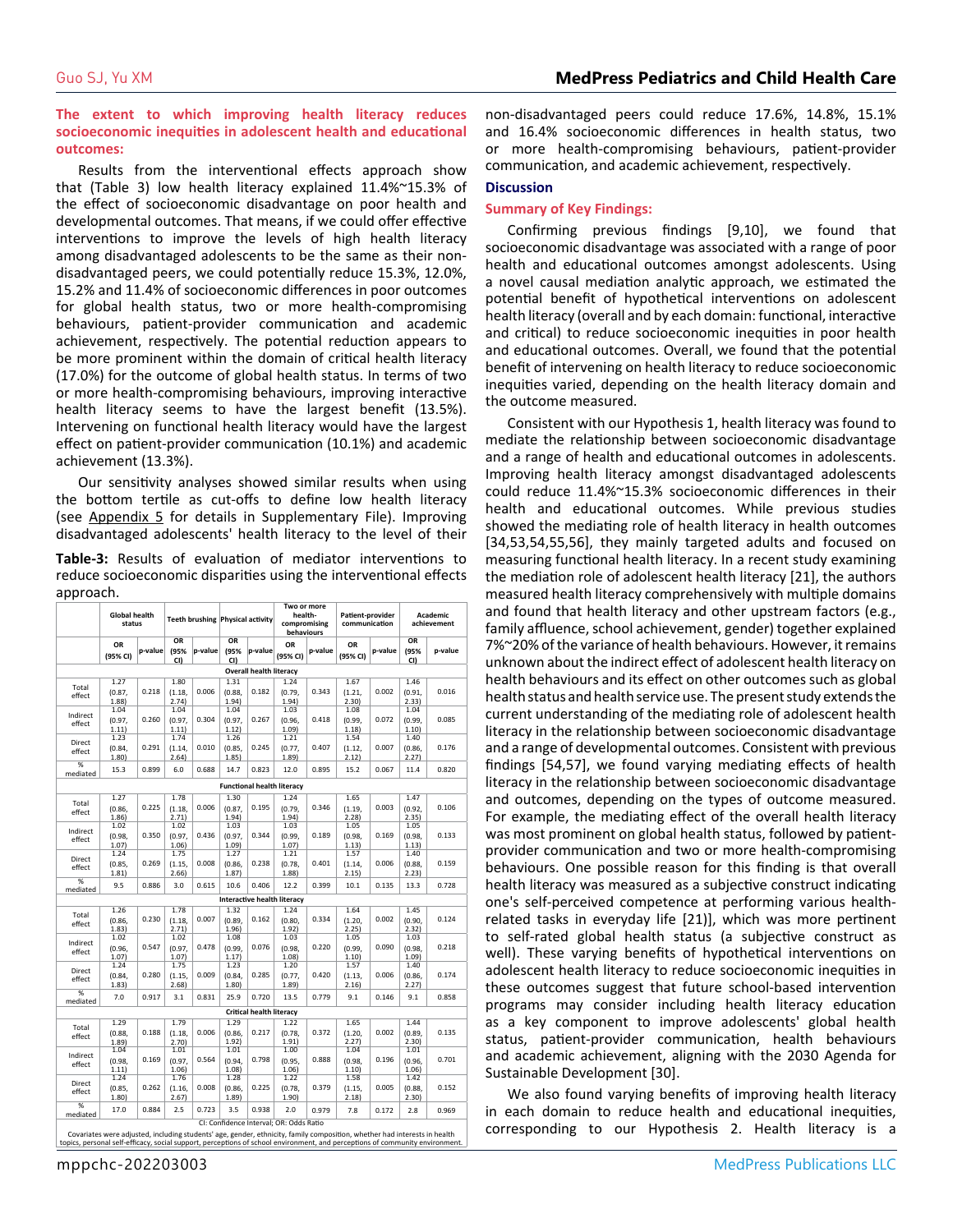multidimensional construct including functional, interactive and critical domains [17]. While previous studies found that overall health literacy mediated the relationship between socioeconomic disadvantage and global health status in adults [54], little is known about the specific role of each domain particularly in adolescents. We found critical health literacy played a more prominent role in determining adolescents' global health status. Compared with functional and interactive health literacy, critical health literacy is more relevant to an individual's ability to exert control over health situations [58]. Adolescents' selfreported health status was more linked with the presence of chronic health conditions [59]. In the present study, our samples consisted of a relatively healthy population from secondary schools and therefore were likely to report higher capability to take control of their health. In a study with 29473 adults in Denmark, Friis et al. [57] investigated whether different domains of health literacy mediated the relationship between educational attainment and health behaviour (smoking, physical inactivity, poor diet) and obesity. They found that functional health literacy contributed to 6.6%~20.1% of the total effect and interactive health literacy contributed to 0.5%~5.4%. In the present study, we observed a greater effect of interactive health literacy (13.5%) than functional health literacy (12.2%) on two or more healthcompromising behaviours. The possible explanation for our findings is that, compared with adults, adolescents are more likely to be influenced by dynamic interactions between personal and environmental factors [60]. Particularly, adolescents' perceptions of health information are more likely to be influenced by their peer groups when observing and communicating with peers [61]. In terms of health service use, Jansen et al. [62] investigated 1811 adults with chronic health conditions in the Netherlands and found that functional health literacy explained 19.9%~21.0% of educational differences in out-of-hours primary care service use, whereas interactive health literacy accounted for 14.9% and critical health literacy accounted for 9.8%~11.8%. In our case here, we found that functional health literacy (10.1%) also had the greatest effect than interactive (9.1%) and critical (7.8%) health literacy for adolescents' patient-provider communication. The underlying explanation might be that functional health literacy requires basic skills in reading and understanding health concepts, which are more related to one's advanced skills such as communication. Similarly, we found that functional health literacy appeared to have the largest effect on academic achievement, given this domain focused on more about adolescents' cognitive ability and basic reading and numeracy skills [17].

Findings from the hypothetical interventions on health literacy suggest that the potential benefit to reduce socioeconomic differences in poor health and educational outcomes is modest, ranging from 11.4%~15.3%. Detecting any persisting effect over the life course is nevertheless worthy. In the 'real world,' these small reductions in health and developmental inequities could have larger impacts at the population level that we were unable to simulate [63]. Achieving these simulated improvements in health literacy would also likely have long-term and intergenerational benefits beyond adolescence. Early life disadvantage can impact adolescent health and development through a range of complex pathways, such as via health literacy we examined, as well as other features of children's environments (e.g., home reading, preschool attendance, social support) [49]. Future studies may explore other important mediators of interest and investigate the

potential benefit of reducing socioeconomic inequities. However, socioeconomic disadvantage itself remains a major social determinant of health that drives adolescent health inequities.

#### **Limitations:**

There are several limitations that should be noted. First, this study used cross-sectional data to examine the causal pathways linking socioeconomic disadvantage to a range of health and educational outcomes via health literacy at a single time point. Cohort studies are suggested in future to confirm the mediation effect of health literacy on these outcomes. Second, while we used a three-stage sample design to obtain students with different socioeconomic conditions, convenience sampling may limit the generalizability of our findings. We recruited students from four secondary schools in a metropolitan city where the ability of subjects to access good education might be much higher than the general school population in China. Future studies are recommended to recruit adolescents from a wider range of socio-demographic backgrounds. Third, socioeconomic position is a broad concept regarding one's social standing or class that includes educational level, income, occupation status and perceived social status. In the present study, we used family affluence level as a simple measure of socioeconomic position. Future studies may consider using other alternative indicators to replicate our results. Fourth, self-report bias may exist for health literacy and outcome measures. We selected these measures based on their validity and reliability in previous empirical research. Finally, the possibility of residual confounding can never be fully eliminated in an observational study. For example, we did not include students' disease characteristics and long-term health conditions, which may result in biases in our analyses. In the causal mediation analysis, we assumed no unmeasured exposuremediator, exposure-outcome or mediator-outcome confounding, including no mediator-outcome confounding affected by the exposure. All findings should be interpreted considering these assumptions.

#### **Implications and Future Directions:**

While we explored the potential benefit of improving health literacy (overall and by each domain) on a range of health and educational outcomes, there remains a lack of specificity to inform precise health literacy policy decisions. The hypothetical intervention of health literacy is not well-defined in the present study. For example, it remains unknown at which time point, at what dosage, and which delivery approach is likely to have the most significant impact on improving health literacy and reducing subsequent health inequities. Future research could consider using both longitudinal and experimental data to examine the specific nature and impact of health literacy interventions (e.g., maternal or child health literacy, eHealth literacy, at school) [64].

Our findings suggest that while health literacy represents a promising intervention opportunity, it can never fully address adolescent health and developmental inequities alone. Future intervention programs may consider focusing on different domains of health literacy when targeting a specific health or learning outcome. For example, all domains of health literacy (functional, interactive, and critical) can be improved through different platforms of health educational such as school health education programs and health clinic education [17,65]. In addition, health literacy interventions should be considered within a broader,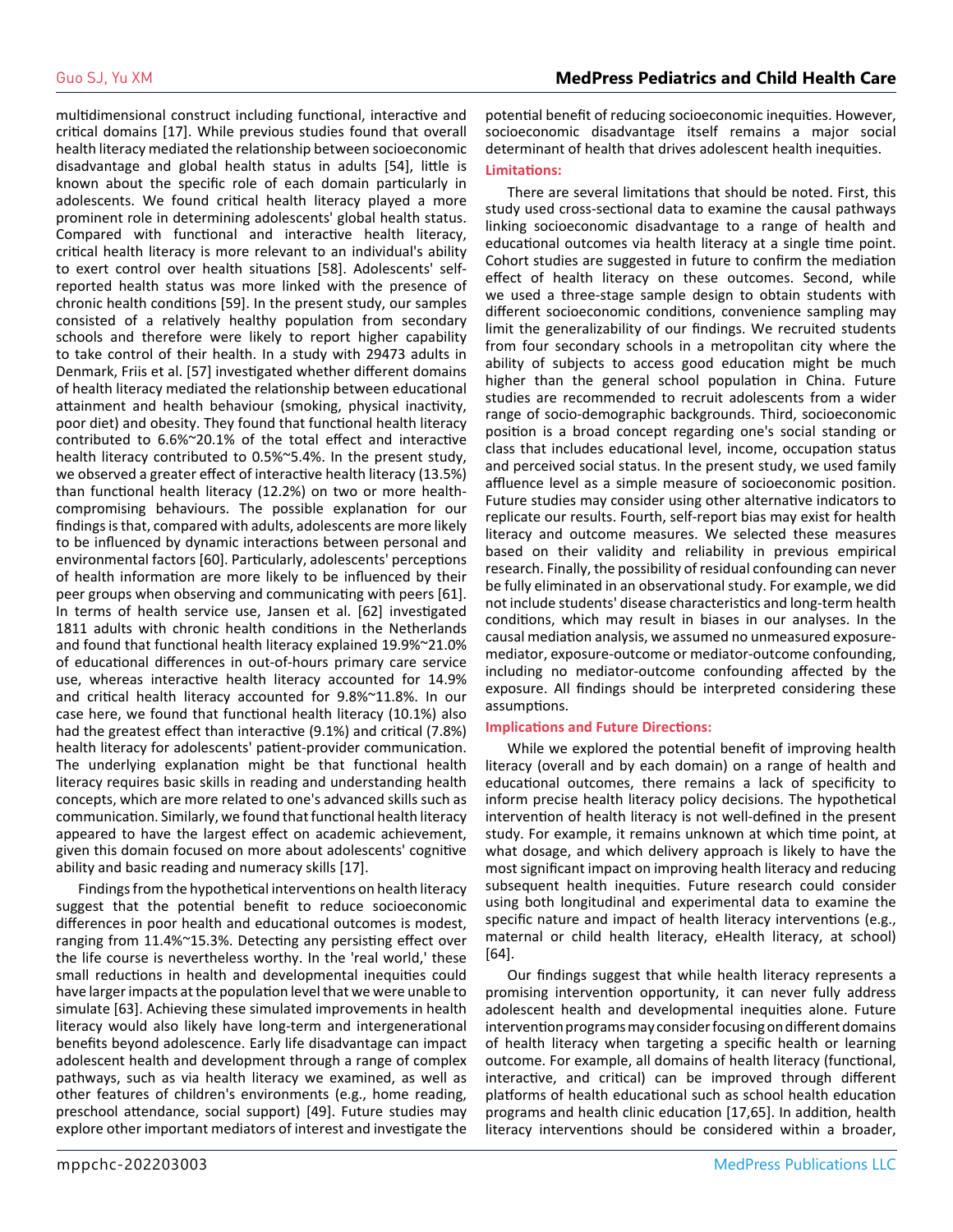multifaceted and sustained strategy by collaborations between schools, families and communities. There has been increasing evidence that the benefits of stacking multiple complementary interventions may exceed that of single intervention approaches [2]. This includes intervening on socioeconomic disadvantage itself through upstream strategies such as unconditional cash transfers [66], as well as health literacy interventions through downstream strategies such as health education and health systems change. As suggested from a recent systematic review [67], health literacy interventions are more likely to be successful if they are theorybased and use person-cantered operational components such as cultural appropriateness, tailoring, skills building, goal setting and active discussions.

#### **Conclusions**

This study found that improving adolescent health literacy might help reduce socioeconomic inequities in a range of health and educational outcomes. The potential benefit of improving health literacy varied by the outcome defined (health status, health behaviours, academic achievement) and by the measurement domain of health literacy (functional, interactive, critical). Interventions aiming to improve health literacy and reduce health and developmental inequities should be considered within a broader, sustained, and multipronged approach, which includes addressing socioeconomic disadvantage itself. Continued efforts are needed to identify the precise intervention policy opportunity to reduce adolescent health and developmental inequities.

#### **Acknowledgments**

This research is supported by the Victorian Government's Operational Infrastructure Support Program. We are grateful to the directors of the Health Care Institute of Primary and Secondary School in Xicheng District and Tongzhou District in Beijing, and we thank all the teachers and participants who were involved in the field study.

#### **Funding:**

The authors did not receive support from any organization for the submitted work.

**Financial interests:** The authors declare they have no financial interests.

#### **Non-financial interests:** none.

#### **Ethics approval:**

This study was approved by the University of Melbourne Human Research Ethics Committee (ID: 1442884) and the Peking University Health Science Centre Institutional Review Board (ID: IRB00001052-15024).

#### **Informed consent:**

Informed consent was obtained from each individual participant and parent involved in this study.

#### **Statement of human rights:**

This study was conducted in accordance with the 1964 Declaration of Helsinki and its subsequent amendments.

#### **Statement of animal welfare:** Not applicable.

#### **Data availability:**

The datasets used and/or analyzed in the current study are available from the corresponding author on reasonable request.

#### **Author contributions:**

SG and XY oversaw the planning, conduct, and reporting of the work described in this article. SG, XY, and FH wrote the first draft of the manuscript and participated in the interpretation of the data. SG conducted the data analysis. SG, XY, FH, ED, RA, and LN contributed to the planning and reporting of the work described in this article. All authors read and approved the final manuscript.

#### **References:**

- 1. [Goldfeld S, Gray S, Azpitarte F, Cloney D, Mensah F,](https://www.ncbi.nlm.nih.gov/pmc/articles/PMC6761592/) [Redmond G, et al. Driving precision policy responses to](https://www.ncbi.nlm.nih.gov/pmc/articles/PMC6761592/) [child health and developmental inequities. Health Equity.](https://www.ncbi.nlm.nih.gov/pmc/articles/PMC6761592/)  [2019;3\(1\):489-94.](https://www.ncbi.nlm.nih.gov/pmc/articles/PMC6761592/)
- 2. [Molloy C, O'Connor M, Guo S, Lin C, Harrop C, Perini N,](https://pubmed.ncbi.nlm.nih.gov/31586934/) [et al. Potential of 'stacking'early childhood interventions](https://pubmed.ncbi.nlm.nih.gov/31586934/)  [to reduce inequities in learning outcomes. Journal of](https://pubmed.ncbi.nlm.nih.gov/31586934/) [Epidemiology and Community Health. 2019;73\(12\):1078-](https://pubmed.ncbi.nlm.nih.gov/31586934/) [86.](https://pubmed.ncbi.nlm.nih.gov/31586934/)
- 3. [Pearce A, Mason K, Fleming K, Taylor-Robinson D,](https://www.euro.who.int/__data/assets/pdf_file/0008/457289/Reducing-inequities-in-health-across-the-life-course.pdf) [Whitehead M. Reducing inequities in health across the](https://www.euro.who.int/__data/assets/pdf_file/0008/457289/Reducing-inequities-in-health-across-the-life-course.pdf) [life-course: early years, childhood and adolescence.](https://www.euro.who.int/__data/assets/pdf_file/0008/457289/Reducing-inequities-in-health-across-the-life-course.pdf)  [Copenhagen: WHO Regional Office for Europe; 2020.](https://www.euro.who.int/__data/assets/pdf_file/0008/457289/Reducing-inequities-in-health-across-the-life-course.pdf)
- 4. [Jones B, Woolfenden S, Pengilly S, Breen C, Cohn R,](https://pubmed.ncbi.nlm.nih.gov/32931623/) [Biviano L, et al. COVID-19 pandemic: The impact on](https://pubmed.ncbi.nlm.nih.gov/32931623/)  [vulnerable children and young people in Australia. Journal](https://pubmed.ncbi.nlm.nih.gov/32931623/)  [of Paediatrics and Child Health. 2020;56\(12\):1851-5.](https://pubmed.ncbi.nlm.nih.gov/32931623/)
- 5. [Paakkari L, Okan O. COVID-19: health literacy is an](https://pubmed.ncbi.nlm.nih.gov/32302535/) [underestimated problem. The Lancet Public Health.](https://pubmed.ncbi.nlm.nih.gov/32302535/)  [2020;5\(5\):e249-e50.](https://pubmed.ncbi.nlm.nih.gov/32302535/)
- 6. [Commission on Social Determinants of Health. Closing](https://www.who.int/publications/i/item/WHO-IER-CSDH-08.1)  [the gap in a generation: Health equity through action](https://www.who.int/publications/i/item/WHO-IER-CSDH-08.1)  [on the social determinants of health. Final Report of the](https://www.who.int/publications/i/item/WHO-IER-CSDH-08.1) [Commission on Social Determinants of Health. Geneva,](https://www.who.int/publications/i/item/WHO-IER-CSDH-08.1) [Switzerland: World Health Organisation; 2008.](https://www.who.int/publications/i/item/WHO-IER-CSDH-08.1)
- 7. [Dopp AR, Lantz PM. Moving Upstream to Improve](https://pubmed.ncbi.nlm.nih.gov/31828555/) [Children's Mental Health Through Community and Policy](https://pubmed.ncbi.nlm.nih.gov/31828555/) [Change. Administration and Policy in Mental Health and](https://pubmed.ncbi.nlm.nih.gov/31828555/)  [Mental Health Services Research. 2020;47\(5\):779-87.](https://pubmed.ncbi.nlm.nih.gov/31828555/)
- 8. [Goldfeld S, O'Connor M, Cloney D, Gray S, Redmond G,](https://pubmed.ncbi.nlm.nih.gov/29263179/) [Badland H, et al. Understanding child disadvantage from a](https://pubmed.ncbi.nlm.nih.gov/29263179/) [social determinants perspective. Journal of Epidemiology](https://pubmed.ncbi.nlm.nih.gov/29263179/)  [& Community Health. 2018;72\(3\):223-9.](https://pubmed.ncbi.nlm.nih.gov/29263179/)
- 9. [Braveman P, Barclay C. Health disparities beginning](https://pubmed.ncbi.nlm.nih.gov/19861467/)  [in childhood: A life-course perspective. Pediatrics.](https://pubmed.ncbi.nlm.nih.gov/19861467/)  [2009;124\(Suppl 3\):S163-75.](https://pubmed.ncbi.nlm.nih.gov/19861467/)
- 10. [Nicholson J, Lucas N, Berthelsen D, Wake M. Socioeconomic](https://pubmed.ncbi.nlm.nih.gov/20961874/)  [inequality profiles in physical and developmental health](https://pubmed.ncbi.nlm.nih.gov/20961874/)  [from 0-7 years: Australian national study. Journal of](https://pubmed.ncbi.nlm.nih.gov/20961874/)  [Epidemiology & Community Health. 2012;66\(1\):81-7.](https://pubmed.ncbi.nlm.nih.gov/20961874/)
- 11. Schleicher A. PISA 2018: Insights and Interpretations. OECD Publishing. 2019.
- 12. [Rubio-Codina M, Attanasio O, Grantham-McGregor S.](https://pubmed.ncbi.nlm.nih.gov/27885311/)  [Mediating pathways in the socio-economic gradient of](https://pubmed.ncbi.nlm.nih.gov/27885311/)  [child development: Evidence from children 6–42 months in](https://pubmed.ncbi.nlm.nih.gov/27885311/)  [Bogota. International journal of behavioral development.](https://pubmed.ncbi.nlm.nih.gov/27885311/)  [2016;40\(6\):483-91.](https://pubmed.ncbi.nlm.nih.gov/27885311/)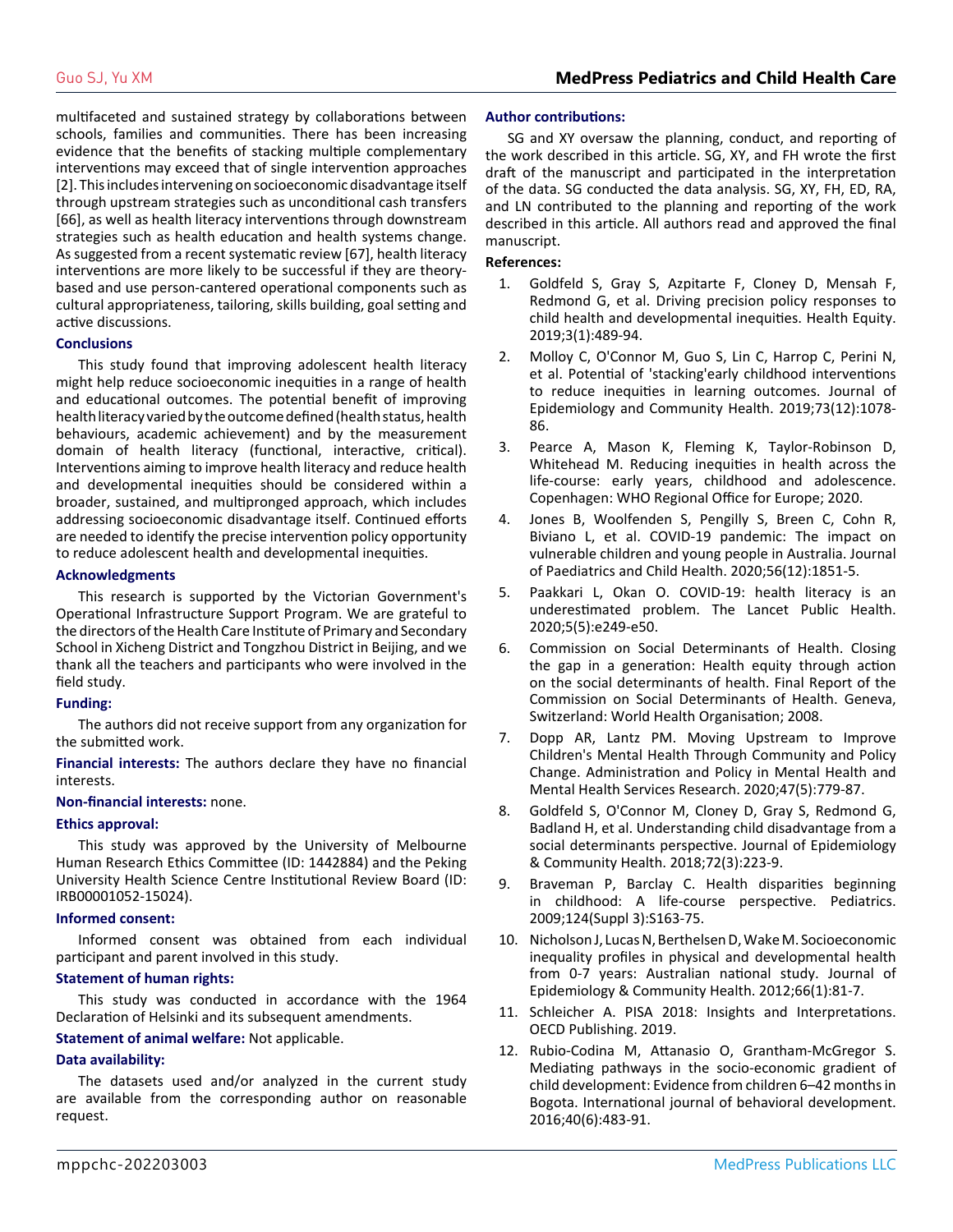# Guo SJ, Yu XM **MedPress Pediatrics and Child Health Care**

- 13. [Patton GC, Sawyer SM, Santelli JS, Ross DA, Afifi R, Allen](https://www.thelancet.com/journals/lancet/article/PIIS0140-6736(16)00579-1/fulltext)  [NB, et al. Our future: a Lancet commission on adolescent](https://www.thelancet.com/journals/lancet/article/PIIS0140-6736(16)00579-1/fulltext)  [health and wellbeing. Lancet. 2016;387\(10036\):2423-78.](https://www.thelancet.com/journals/lancet/article/PIIS0140-6736(16)00579-1/fulltext)
- 14. [Kim B, White K. How can health professionals enhance](https://www.tandfonline.com/doi/full/10.1080/02673843.2017.1330696)  [interpersonal communication with adolescents and young](https://www.tandfonline.com/doi/full/10.1080/02673843.2017.1330696)  [adults to improve health care outcomes?: systematic](https://www.tandfonline.com/doi/full/10.1080/02673843.2017.1330696) [literature review. Int J Adolesc Youth. 2018;23\(2\):198-218.](https://www.tandfonline.com/doi/full/10.1080/02673843.2017.1330696)
- 15. Australian Commission on Safety and Quality in Health Care. Health literacy: Taking action to improve safety and quality. Sydney: ACSQHC; 2014.
- 16. [Guo S, Davis E, Yu X, Naccarella L, Armstrong R, Abel T,](https://pubmed.ncbi.nlm.nih.gov/29638175/)  [et al. Measuring functional, interactive and critical health](https://pubmed.ncbi.nlm.nih.gov/29638175/)  [literacy of Chinese secondary school students: reliable,](https://pubmed.ncbi.nlm.nih.gov/29638175/)  [valid and feasible? Glob Health Promot. 2018;25\(4\):6-14.](https://pubmed.ncbi.nlm.nih.gov/29638175/)
- 17. [Nutbeam D. Health literacy as a public health goal:](https://academic.oup.com/heapro/article/15/3/259/551108)  [a challenge for contemporary health education and](https://academic.oup.com/heapro/article/15/3/259/551108)  [communication strategies into the 21st century. Health](https://academic.oup.com/heapro/article/15/3/259/551108)  [Promot Int. 2000;15\(3\):259-67.](https://academic.oup.com/heapro/article/15/3/259/551108)
- 18. [Fleary SA, Joseph P, Pappagianopoulos JE. Adolescent](https://pubmed.ncbi.nlm.nih.gov/29179126/)  [health literacy and health behaviors: a systematic review.](https://pubmed.ncbi.nlm.nih.gov/29179126/) [Journal of Adolescence. 2018;62:116-27.](https://pubmed.ncbi.nlm.nih.gov/29179126/)
- 19. [Sansom-Daly UM, Lin M, Robertson EG, Wakefield CE,](https://pubmed.ncbi.nlm.nih.gov/26859721/)  [McGill BC, Girgis A, et al. Health literacy in adolescents and](https://pubmed.ncbi.nlm.nih.gov/26859721/)  [young adults: an updated review. Journal of Adolescent](https://pubmed.ncbi.nlm.nih.gov/26859721/)  [and Young Adult Oncology. 2016;5\(2\):106-18.](https://pubmed.ncbi.nlm.nih.gov/26859721/)
- 20. [Paakkari L, Inchley J, Schulz A, Weber MW, Okan O.](https://apps.who.int/iris/handle/10665/327055)  [Addressing health literacy in schools in the WHO European](https://apps.who.int/iris/handle/10665/327055)  [Region. Public Health Panorama. 2019;5\(2-3\):186-90.](https://apps.who.int/iris/handle/10665/327055)
- 21. [Paakkari L, Torppa M, Paakkari O-P, Välimaa R, Ojala K,](https://pubmed.ncbi.nlm.nih.gov/30753409/#:~:text=Results%3A HL was found to,structural stratifiers%2C except for gender.) [Tynjälä J. Does health literacy explain the link between](https://pubmed.ncbi.nlm.nih.gov/30753409/#:~:text=Results%3A HL was found to,structural stratifiers%2C except for gender.) [structural stratifiers and adolescent health? European](https://pubmed.ncbi.nlm.nih.gov/30753409/#:~:text=Results%3A HL was found to,structural stratifiers%2C except for gender.)  [Journal of Public Health. 2019;29\(5\):919-24.](https://pubmed.ncbi.nlm.nih.gov/30753409/#:~:text=Results%3A HL was found to,structural stratifiers%2C except for gender.)
- 22. [Elizabeth P. Health literacy in adolescents: an integrative](https://pubmed.ncbi.nlm.nih.gov/24612548/) [review. Journal for Specialists in Pediatric Nursing.](https://pubmed.ncbi.nlm.nih.gov/24612548/)  [2014;19\(3\):210-8.](https://pubmed.ncbi.nlm.nih.gov/24612548/)
- 23. World Health Organization. Health literacy in the context of health, well-being and learning outcomes the case of children and adolescents in schools: the case of children and adolescents in schools. Copenhagen: WHO Regional Office for Europe; 2021.
- 24. [Higgins JW, Begoray D, MacDonald M. A Social Ecological](https://pubmed.ncbi.nlm.nih.gov/19838790/)  [Conceptual Framework for Understanding Adolescent](https://pubmed.ncbi.nlm.nih.gov/19838790/)  [Health Literacy in the Health Education Classroom.](https://pubmed.ncbi.nlm.nih.gov/19838790/)  [American Journal of Community Psychology. 2009;44:350-](https://pubmed.ncbi.nlm.nih.gov/19838790/) [62.](https://pubmed.ncbi.nlm.nih.gov/19838790/)
- 25. [Guo S, Naccarella L, Yu X, Armstrong R, Browne G, Shi Y,](https://pubmed.ncbi.nlm.nih.gov/33342229/)  [et al. Health literacy and its mediating role in predicting](https://pubmed.ncbi.nlm.nih.gov/33342229/)  [health behaviors among Chinese secondary students. Asia](https://pubmed.ncbi.nlm.nih.gov/33342229/)  [Pac J Public Health. 2020:1010539520980926.](https://pubmed.ncbi.nlm.nih.gov/33342229/)
- 26. [Guo S, Yu X, Davis E, Armstrong R, Naccarella L. Health](https://pubmed.ncbi.nlm.nih.gov/33433628/)  [literacy: an interactive outcome among secondary](https://pubmed.ncbi.nlm.nih.gov/33433628/)  [students in Beijing. Health Lit Res Pract. 2021;5\(1\):e1-e14.](https://pubmed.ncbi.nlm.nih.gov/33433628/)
- 27. [Guo S, Yu X, Davis E, Armstrong R, Riggs E, Naccarella L.](https://www.ncbi.nlm.nih.gov/pmc/articles/PMC7068382/)  [Adolescent Health Literacy in Beijing and Melbourne:](https://www.ncbi.nlm.nih.gov/pmc/articles/PMC7068382/)  [A Cross-Cultural Comparison. International Journal](https://www.ncbi.nlm.nih.gov/pmc/articles/PMC7068382/)  [of Environmental Research and Public Health.](https://www.ncbi.nlm.nih.gov/pmc/articles/PMC7068382/)  [2020;17\(4\):1242.](https://www.ncbi.nlm.nih.gov/pmc/articles/PMC7068382/)
- 28. [Berkowitz R, Moore H, Astor RA, Benbenishty R. A research](https://journals.sagepub.com/doi/abs/10.3102/0034654316669821?journalCode=rera) [synthesis of the associations between socioeconomic](https://journals.sagepub.com/doi/abs/10.3102/0034654316669821?journalCode=rera)  background, inequa[lity, school climate, and academic](https://journals.sagepub.com/doi/abs/10.3102/0034654316669821?journalCode=rera)  [achievement. Review of Educational Research.](https://journals.sagepub.com/doi/abs/10.3102/0034654316669821?journalCode=rera) [2017;87\(2\):425-69.](https://journals.sagepub.com/doi/abs/10.3102/0034654316669821?journalCode=rera)
- 29. [Tayfur SN, Prior S, Roy AS, Fitzpatrick LI, Forsyth K.](https://www.sciencedirect.com/science/article/pii/S1747938X21000270)  [Adolescent psychosocial factors and participation in](https://www.sciencedirect.com/science/article/pii/S1747938X21000270)  [education and employment in young adulthood: A](https://www.sciencedirect.com/science/article/pii/S1747938X21000270) [systematic review and meta-analyses. Educational](https://www.sciencedirect.com/science/article/pii/S1747938X21000270)  [Research Review. 2021;34:100404.](https://www.sciencedirect.com/science/article/pii/S1747938X21000270)
- 30. [Pleasant A, O'Leary C, Carmona R. Health Literacy: Global](https://pubmed.ncbi.nlm.nih.gov/32594016/)  [Advances with a Focus Upon the Shanghai Declaration](https://pubmed.ncbi.nlm.nih.gov/32594016/)  [on Promoting Health in the 2030 Agenda for Sustainable](https://pubmed.ncbi.nlm.nih.gov/32594016/)  [Development. Studies in Health Technology and](https://pubmed.ncbi.nlm.nih.gov/32594016/)  [Informatics. 2020;269:481-96.](https://pubmed.ncbi.nlm.nih.gov/32594016/)
- 31. [Manganello JA. Health literacy and adolescents: a](https://pubmed.ncbi.nlm.nih.gov/18024979/)  [framework and agenda for future research. Health Educ](https://pubmed.ncbi.nlm.nih.gov/18024979/)  [Res. 2008;23\(5\):840-7.](https://pubmed.ncbi.nlm.nih.gov/18024979/)
- 32. [Noblin A, Gabriel MH, Cortelyou-Ward K, Holmes K. Health](https://pubmed.ncbi.nlm.nih.gov/32432972/)  [literacy among visiting college students in the US: A pilot](https://pubmed.ncbi.nlm.nih.gov/32432972/)  [study. Journal of American College Health. 2020:1-9.](https://pubmed.ncbi.nlm.nih.gov/32432972/)
- 33. [Feinberg I, Tighe EL, Greenberg D, Mavreles M. Health](https://journals.sagepub.com/doi/abs/10.1177/0741713618783487?journalCode=aeqb)  [literacy and adults with low basic skills. Adult Education](https://journals.sagepub.com/doi/abs/10.1177/0741713618783487?journalCode=aeqb)  [Quarterly. 2018;68\(4\):297-315.](https://journals.sagepub.com/doi/abs/10.1177/0741713618783487?journalCode=aeqb)
- 34. [Stormacq C, Van den Broucke S, Wosinski J. Does health](https://pubmed.ncbi.nlm.nih.gov/30107564/)  [literacy mediate the relationship between socioeconomic](https://pubmed.ncbi.nlm.nih.gov/30107564/)  [status and health disparities? Integrative review. Health](https://pubmed.ncbi.nlm.nih.gov/30107564/)  [Promotion International. 2019;34\(5\):e1-e17.](https://pubmed.ncbi.nlm.nih.gov/30107564/)
- 35. Chinese National SSCH Association. Chinese National Survey on Student's Constitution and Health. Beijing: China College and University Press; 2002.
- 36. [Song Y, Ji C-Y. Sexual intercourse and high-risk sexual](https://pubmed.ncbi.nlm.nih.gov/20147385/)  [behaviours among a national sample of urban adolescents](https://pubmed.ncbi.nlm.nih.gov/20147385/)  [in China. Journal of public health. 2010;32\(3\):312-21.](https://pubmed.ncbi.nlm.nih.gov/20147385/)
- 37. [Liu Y, Wang M, Villberg J, Torsheim T, Tynjälä J, Lv Y, et](https://link.springer.com/article/10.1007/s12187-011-9131-5)  [al. Reliability and validity of family affluence scale \(FAS](https://link.springer.com/article/10.1007/s12187-011-9131-5)  [II\) among adolescents in Beijing, China. Child Indic Res.](https://link.springer.com/article/10.1007/s12187-011-9131-5)  [2012;5\(2\):235-51.](https://link.springer.com/article/10.1007/s12187-011-9131-5)
- 38. [Currie C, Molcho M, Boyce W, Holstein B, Torsheim T,](https://pubmed.ncbi.nlm.nih.gov/18179852/) [Richter M. Researching health inequalities in adolescents:](https://pubmed.ncbi.nlm.nih.gov/18179852/)  [the development of the Health Behaviour in School-](https://pubmed.ncbi.nlm.nih.gov/18179852/)[Aged Children \(HBSC\) family affluence scale. Soc Sci Med.](https://pubmed.ncbi.nlm.nih.gov/18179852/)  [2008;66\(6\):1429-36.](https://pubmed.ncbi.nlm.nih.gov/18179852/)
- 39. [Waters EB, Salmon LA, Wake M, Wright M, Hesketh](https://pubmed.ncbi.nlm.nih.gov/11472873/) [KD. The health and well-being of adolescents: a](https://pubmed.ncbi.nlm.nih.gov/11472873/)  [school-based population study of the self-report Child](https://pubmed.ncbi.nlm.nih.gov/11472873/)  [Health Questionnaire. Journal of Adolescent Health.](https://pubmed.ncbi.nlm.nih.gov/11472873/)  [2001;29\(2\):140-9.](https://pubmed.ncbi.nlm.nih.gov/11472873/)
- 40. [Haddock CK, Poston WS, Pyle SA, Klesges RC, Vander Weg](https://pubmed.ncbi.nlm.nih.gov/16939653/) [MW, Peterson A, et al. The validity of self-rated health as a](https://pubmed.ncbi.nlm.nih.gov/16939653/) [measure of health status among young military personnel:](https://pubmed.ncbi.nlm.nih.gov/16939653/)  [evidence from a cross-sectional survey. Health and Quality](https://pubmed.ncbi.nlm.nih.gov/16939653/)  [of Life Outcomes. 2006;4\(1\):57.](https://pubmed.ncbi.nlm.nih.gov/16939653/)
- 41. World Health Organization. Global school-based student health survey (GSHS). 2013.